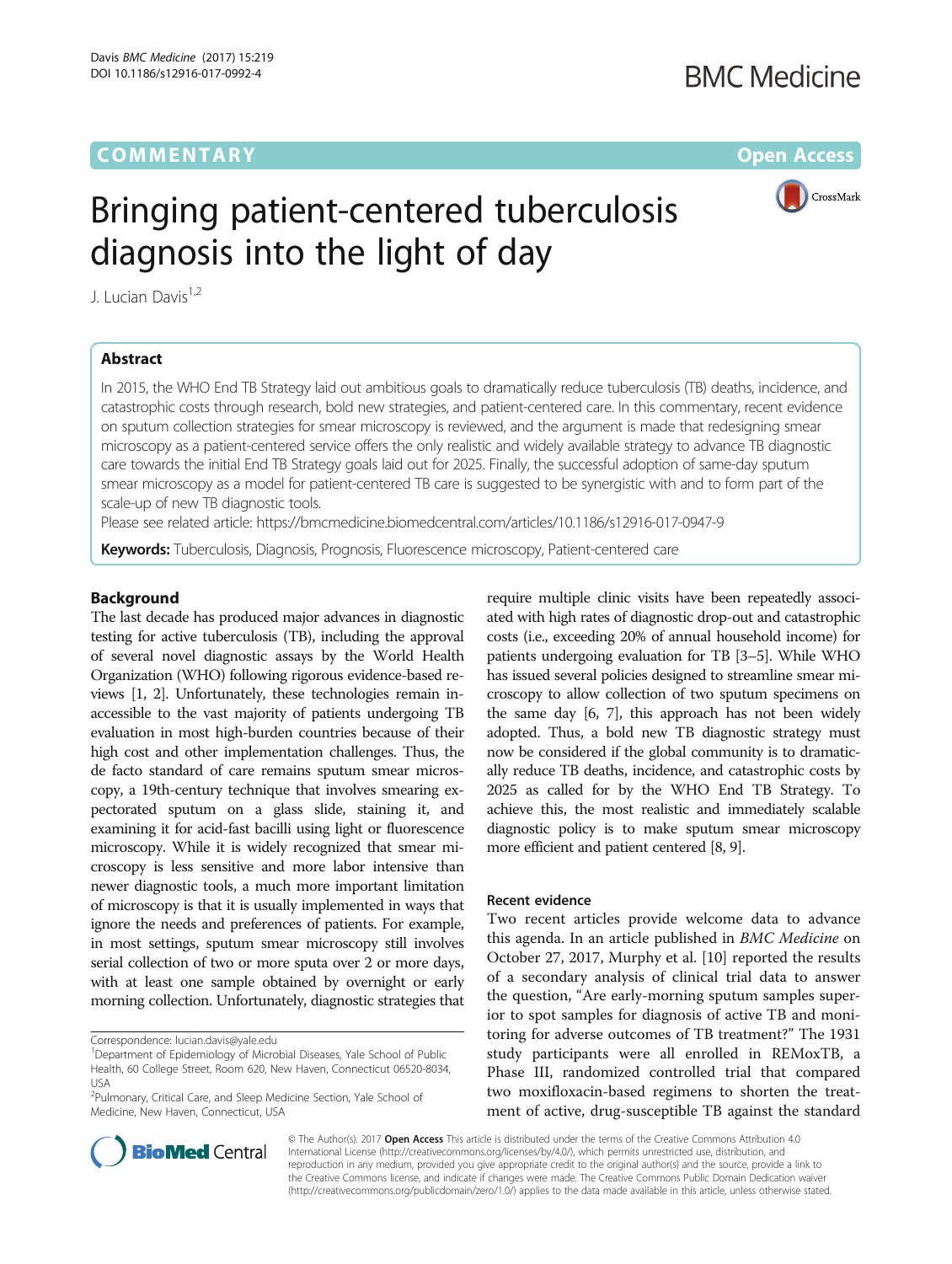<span id="page-1-0"></span>6-month regimen. The authors examined the results of smear microscopy, solid culture, and liquid culture performed on 1115 paired spot and early morning sputa collected at baseline for TB diagnosis, and on 2995 paired spot and early morning sputa collected at followup for TB treatment monitoring. They found that early morning samples did not significantly improve the performance of spot samples for TB diagnosis or prediction of unfavorable outcomes of TB treatment (i.e., failure and relapse).

In another article published in the August 2017 issue of Lancet Global Health, Datta et al. [\[11\]](#page-2-0) described the findings of a systematic review and meta-analysis of sputum collection methods for TB diagnosis. The authors identified 23 eligible studies, including 8967 participants, and examined 19,252 sputum samples to determine which non-invasive sputum collection methods are most effective at increasing the diagnostic yield for active TB. Complementing the findings of the REMoxTB secondary analysis, this systematic review showed that neither early morning nor overnight sputum collection increased the yield of microscopy or culture compared with spot sputum collection. Although 24-h pooled sputum collection was associated with increased detection of TB, brief instruction of participants on how to produce a good quality sputum specimen just prior to expectoration provided similar results without requiring a second clinic visit. Furthermore, sputum instruction was associated with increases in yield of a magnitude similar to those produced by molecular testing with the Xpert MTB/RIF assay.

The above studies, incorporating data from a wide range of low- and middle-income countries, supplement substantial prior evidence showing that collecting an early morning specimen for acid-fast bacilli smear microscopy after an initial spot specimen adds very little diagnostic yield beyond that provided by collecting a second spot specimen on the day of presentation [\[7](#page-2-0)]. Nevertheless, promoting adoption of such patientcentered approaches to sputum smear microscopy is challenging given the large number of competing TB diagnostic priorities, including the introduction of new diagnostic tools and case-finding strategies. However, there are at least three important points from these and other recent studies that could foster wider dissemination of patient-centered diagnostic strategies incorporating sputum smear microscopy and Xpert MTB/RIF. Firstly, by shortening TB evaluation to one visit, TB programs may be able to achieve an up to 60% reduction in the diagnostic drop-out rate [[12](#page-2-0)]. Secondly, same-day diagnostic strategies have great potential to reduce the catastrophic costs of TB care, not only for those undergoing evaluation and who are ultimately diagnosed with TB, but also for the much greater number who are found not to be infected. Thirdly, the elimination of

extra clinic visits following early-morning sputum collection may free time for clinic staff to focus on three higher yield strategies, namely (1) instructing every patient on how to produce a good-quality sputum sample; (2) examining specimens and providing results on the same day; and (3) initiating treatment for those testing positive on the same day as diagnosis. Mathematical models suggest that scale-up of such patient-centered 'test and treat' strategies for smear microscopy could reduce TB incidence as effectively as molecular testing with the Xpert MTB/RIF assay, and that combined scale-up of same-day microscopy and Xpert MTB/RIF could decrease TB mortality by 44% over a decade [[13, 14\]](#page-2-0).

## Conclusions

Taken together, these data highlight same-day smear microscopy as an immediately scalable approach to diagnostic evaluation for TB that links patient-centeredness and quality of care through enhanced efficiency and reduced cost [[15](#page-2-0)]. Both as a short-term TB diagnostic strategy and as a long-term model for delivery of patient-centered TB care, same-day microscopy is an approach well worth bringing out of the shadows of early morning sputum collection and into the light of day.

#### Author's contributions

JLD drafted the commentary and approved the final manuscript for publication.

#### Acknowledgements

The author wishes to acknowledge the members of the WHO Expert Advisory Group on New TB Diagnostics who reviewed the evidence on same-day sputum smear microscopy for their scientific contributions and advocacy, which have informed the perspective of this commentary. The opinions expressed here are the author's alone.

## Funding

None.

#### Author's information

The author is an academic pulmonary and critical care physician and TB researcher with an interest in sputum smear microscopy and other patientcentered approaches to TB diagnosis and case-finding in high-burden, low- and middle-income countries. He contributed to the WHO Expert Advisory Group on New TB Diagnostics review of the evidence on sameday sputum smear microscopy, and has written frequently about same-day diagnosis and other novel approaches to improve the quality of TB diagnostic evaluation.

### Competing interests

The author declares that he has no competing interests.

## Received: 22 November 2017 Accepted: 12 December 2017 Published online: 20 December 2017

#### References

- 1. UNITAID. Tuberculosis: Diagnostics Technology Landscape. 4th ed. Geneva: WHO; 2017.
- 2. Pai M, Nicol MP, Boehme CC. Tuberculosis diagnostics: State of the art and future directions. Microbiol Spectr. 2016;4(5). doi:[10.1128/microbiolspec.](http://dx.doi.org/10.1128/microbiolspec.TBTB2-0019-2016) [TBTB2-0019-2016](http://dx.doi.org/10.1128/microbiolspec.TBTB2-0019-2016).